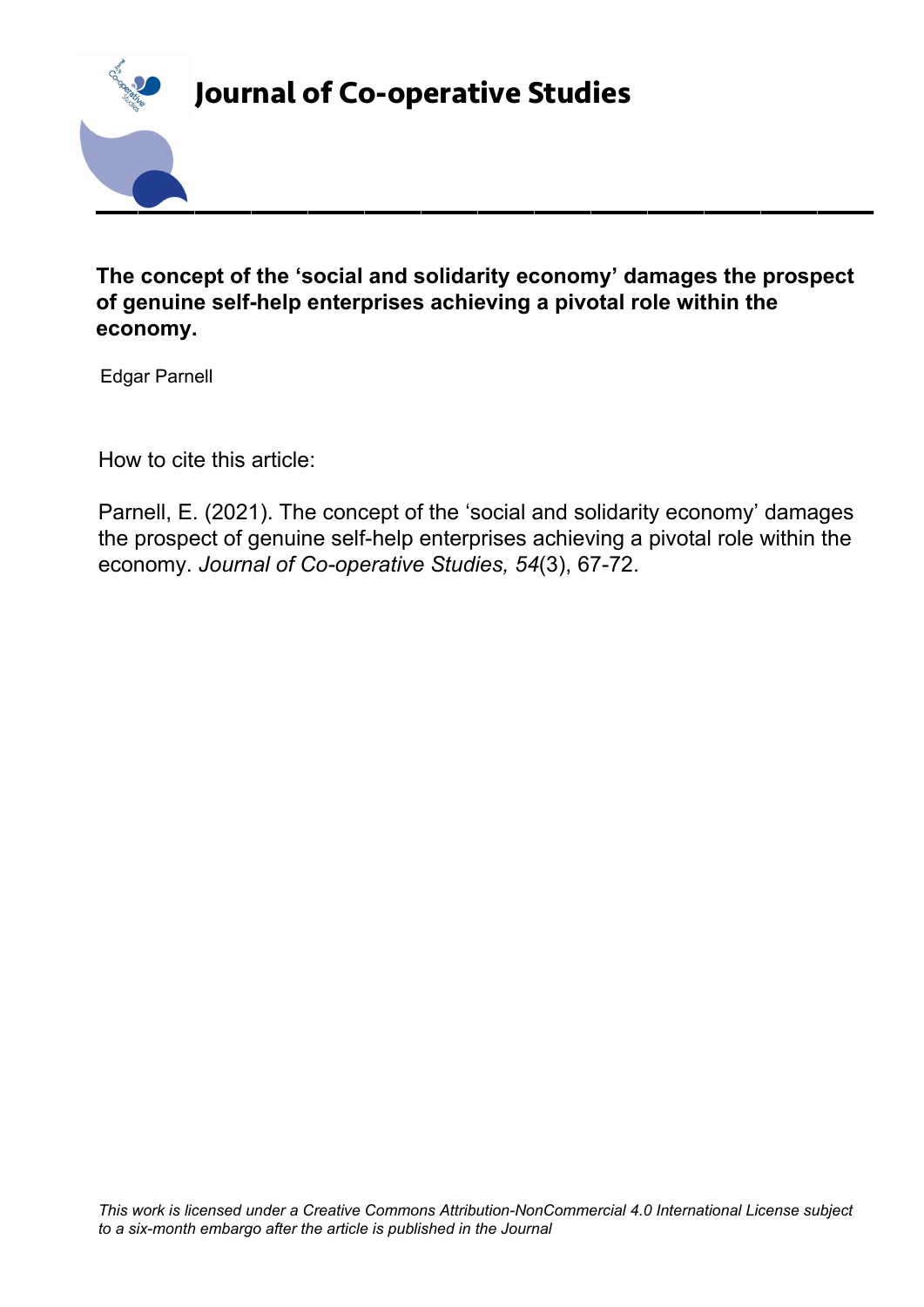# **The Concept of the 'Social and Solidarity Economy' Damages the Prospect of Genuine Self-help Enterprises Achieving a Pivotal Role Within the Economy**

#### **Edgar Parnell**

This article argues, from the standpoint of a practitioner, that the preoccupation of many academics and agencies with the concept referred to as the 'social and solidarity economy' has become a distraction from the primacy that ought to be placed on supporting and developing genuine co-operatives and other types of enterprises rooted in the practices of self-help and mutual action. In a world reeling from the impact of the COVID-19 pandemic, it is asserted that resources now need to be focused on promoting, re-engineering, and developing enterprises that can help the mass of people respond positively to the challenges now facing them.

This article is not a research paper, instead it aims to present a reasoned argument for the proposition set out in the title. It seems that the 'social and solidarity economy' (SSE), and its propagation as a solution to the world's ills, has become an industry that absorbs much energy, brainpower, and other resources. I question the assumption that any significant improvements to the lives of the masses can be achieved by supporting this concept. As an alternative, concentrating on developing and encouraging self-help and mutual action will yield far more constructive results.

Throughout the article, I use the term self-help enterprises (SHEs), so I best clarify its meaning. Many will be more familiar with the names of the distinct types of this form of enterprise; for example, co-operatives, credit unions, building societies, friendly societies, community enterprises, and mutuals, but it is essential to recognise that there are also many other types too.

# **What is the SSE?**

In my search for a definition of the 'social and solidarity economy', Google offered 28,900,000 results in 58 seconds. I gather that there is no universally agreed definition of the term SSE. A candidate for the most straightforward description is the provisional definition offered by the International Labour Organisation (ILO):

The social economy is a concept designating enterprises and organisations, in particular co‑operatives, mutual benefit societies, associations, foundations, and social enterprises, which have the specific feature of producing goods, services and knowledge while pursuing both economic and social aims and fostering solidarity (ILO, 2009, p. 2; 2021, para 1).

There are many alternative definitions available although most of those I have read are more ambitious than the ILO version. For example, a description offered by the Réseau Intercontinental de Promotion de l'Économie Sociale Solidaire/Intercontinental Network for the Promotion of Social Solidarity Economy (RIPESS) states that:

The Social Solidarity Economy is an alternative to capitalism and other authoritarian, state-dominated economic systems. In SSE ordinary people play an active role in shaping all of the dimensions of human life: economic, social, cultural, political, and environmental. SSE exists in all sectors of the economy production, finance, distribution, exchange, consumption and governance … It also aims to transform the social and economic system that includes public, private and third sectors. SSE is not only about the poor, but strives to overcome inequalities, which includes all classes of society.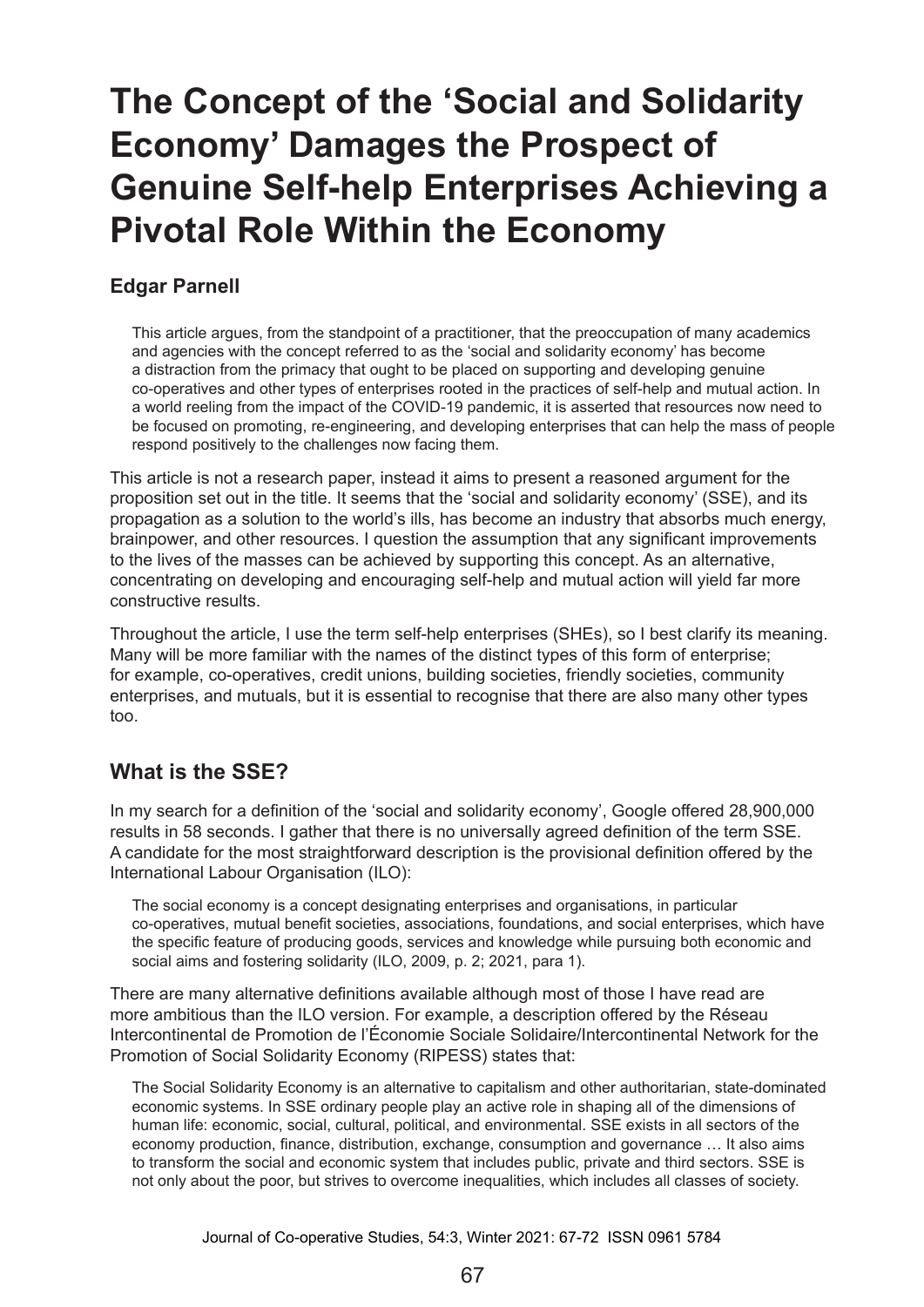SSE has the ability to take the best practices that exist in our present system (such as efficiency, use of technology and knowledge) and transform them to serve the welfare of the community based on different values and goals (2015, p. 2).

I am not overly troubled by not finding a definitive meaning of the SSE proposition, but I am very much concerned about the generality of the concept and the negative impact this can have on the progress of SHEs and overall human development. Most crucially, because the masses need to rediscover practical self-help and mutual action if they are to improve, or at least hold onto, their living standards, post-pandemic. My primary objection to the SSE idea is that it is too esoteric to impact the lives of the mass of people. Philosophically, I can understand why it is appealing, but it is highly unlikely to achieve its declared goals, unless and until there is an evolutionary change in human nature.

In an age where democracy is under threat, and in many countries has little prospect of emerging, SHEs are critical because they become schools for democracy at the grass roots. A major fault line in the SSE concept is the fact that it makes no real distinction between organisations that are democratically controlled and those that are not.

## **SHEs have a Holistic Purpose**

Both definitions of the SSE cited above contain the assumption that SHEs pursue separate economic and social objectives. While this may be true in organisations that have beneficiaries, it is not a valid assumption in respect of SHEs. In such enterprises, grassroots members, who mutually own them, do not normally perceive any such distinction, because SHEs have a holistic purpose.

Over the past 60+ years I have met countless grassroots members, in many different countries, and cannot recall any of them talking about separate economic and social benefits. I do, for example, recall the members of the cattle marketing co-operatives in Botswana telling me that it was only when their co-operative got them a fair price for their cattle that they were able to consistently pay school fees for their children and afford to pay for medical care. I also remember Jamaican credit union members telling me that they were only able to become debtfree once they had received financial education provided by their credit union. Personally, I recall having to wait for my well-worn and outgrown school trousers to be replaced until the local co-operative 'divi' was paid out to members.

# **Forms of Organisation**

The organisations listed as being relevant in the SSE concept are many and varied. For example, Peter Utting (2015) senior research associate of the United Nations Research Institute for Social Development (UNRISD) and a leading protagonist of the concept, includes the following: co-operatives, mutual associations, grant-dependent non-government organisations (NGOs), service delivery NGOs, community volunteering, self-help groups, fair trade networks, solidarity purchasing, consumer groups, collective provisioning, associations of workers, solidarity finance, complementary currencies, community-based savings schemes, and crowd funding schemes.

It appears that all advocates of the SSE insist that SHEs are fundamental to the concept and are classed as 'solidarity' organisations, which in the UK is a term more likely to be associated with trade unions. For over ten years I represented UK agricultural co-operatives on the European association of agricultural co-operatives (https://copa-cogeca.eu) and got to know the leaders and representatives from agricultural co-operatives from all over Europe. Based on this experience, I cannot envisage that many of the people involved in these enterprises would believe that the SSE construct has any relevance to their enterprises or their members.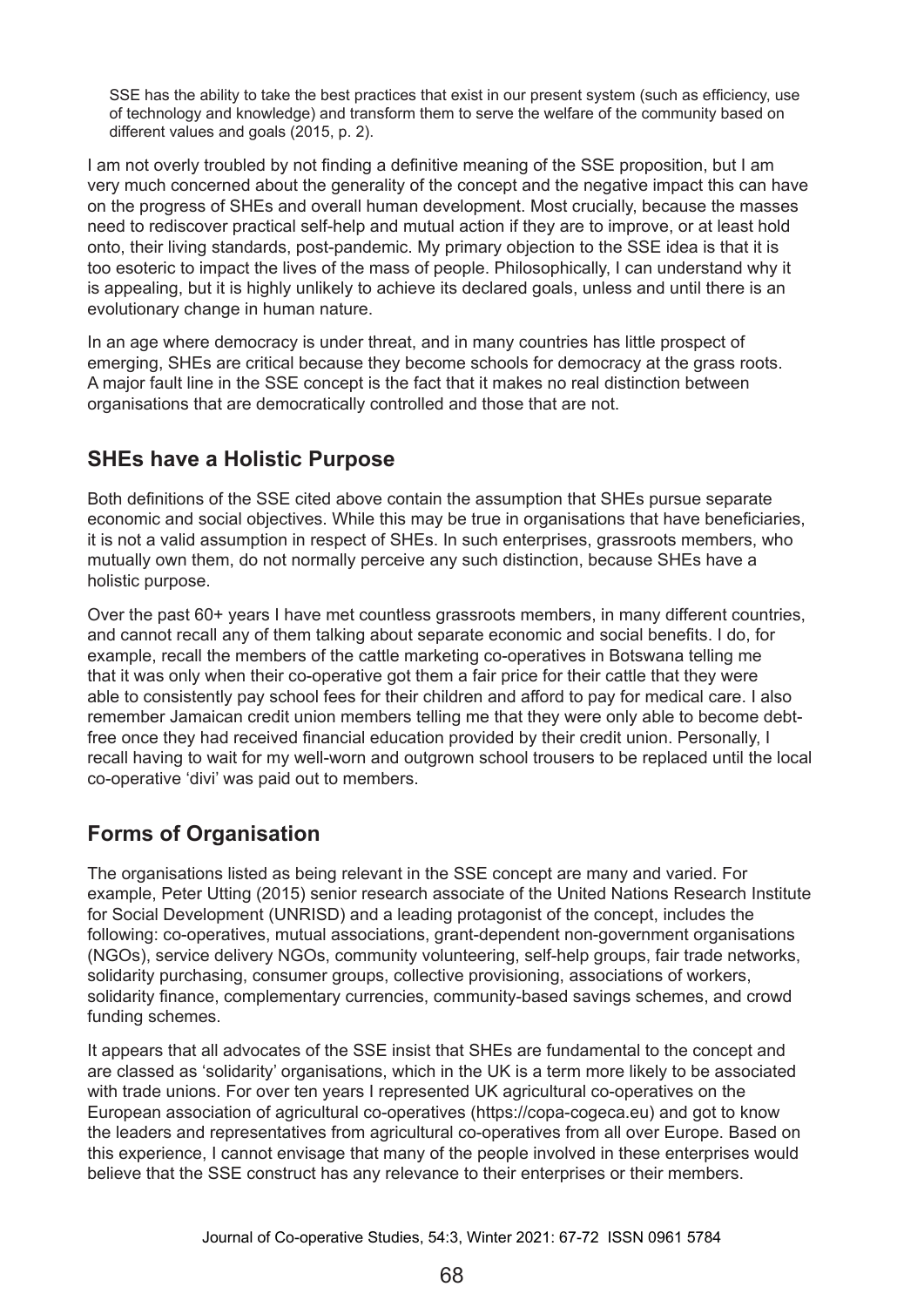# **Simple but Not Simplistic**

Making use of enterprises that are owned and controlled by ordinary people to intervene in the marketplace in the best interests of their members is a simple but powerful concept. Such enterprises bring both immediate and long-term benefits to their members in their daily lives. Critically, SHEs invariably change the dynamics of the markets they enter and, in the process, shift power away from those financing commercial businesses.

They function as a lever that changes the behaviour of all other players in the market. For example, by setting new standards, giving honest weights and measures, and selling only unadulterated foods at fair prices, early consumer co-operatives soon forced changes to the practices of other traders. In a comparable manner, today's food co-operatives help to shift the market towards supplying healthier foods. Likewise, early farm supply co-operatives, by supplying certified seeds and other farm inputs of reliable quality forced other traders to follow suit. Across the board, whether it is energy supply, health services, housing or financial services, similar changes take place in all markets whenever SHEs intervene. Although, in rich countries the state intervenes by regulating standards in markets such as those for food and drugs, there remain many markets worldwide where disadvantaged consumers, producers and workers are systematically exploited.

## **Incompatible Organisations**

At a practical level, my main criticism of the SSE paradigm is that it seeks to mix incompatible forms of organisations. For example, when SHEs are grouped together with those that generate dependency, such as charities and state-funded bodies that are the antithesis of the self-help mind-set; a way of thinking that is essential if SHEs are to succeed.

The SSE not only seeks to mix SHEs with not-for-profit enterprises not based on mutual ownership, but also seeks to gather them together with profit-maximising businesses. Such conglomeration only serves to confuse members, managers, and the public alike. Especially, when SHEs are concurrently described as being 'social' or 'solidarity' enterprises or as businesses.

Putting people together from incompatible enterprises for the purpose of training and education can be counter-productive because SHEs need to use a unique set of systems, including those for their organisation, association, economics, and management. As any seasoned educator knows, if the curriculum is excessively broad, in this case by covering all classes of organisations, it is unlikely to supply the required depth of study to meet the specific needs of the people involved. When training providers claim to cater for the wide range of organisations encompassed by the SSE concept, it suggests that there is a single body of knowledge covering the needs of all the different forms of enterprise.

The practice of grouping SHEs with social enterprises and other not-for profit ventures may be a useful way of expanding the market for those with courses, research, and consultancy to sell, but it is not helpful to SHEs. The SSE may also be perceived as being a useful platform by those seeking support from funding bodies, in that it provides a new 'brand' to replace some of the names linked with those forms of organisation often associated with failed or no longer popular projects.

In the short-term, the aid industry may well find the SSE concept attractive, for it must be admitted that setting-up and supporting SHEs is no easy task, because it calls for a considerable investment of time, human resources, and patience; as well as a deep knowledge of how SHEs need to be run if they are to become successful and remain embedded in communities. They are not the kind of organisations that supply quick and easy solutions to match the expectations and timetables of politicians with an election to win. Nor do they fit in with the demands of the funding-cycle set by some providers of aid funds. Although, when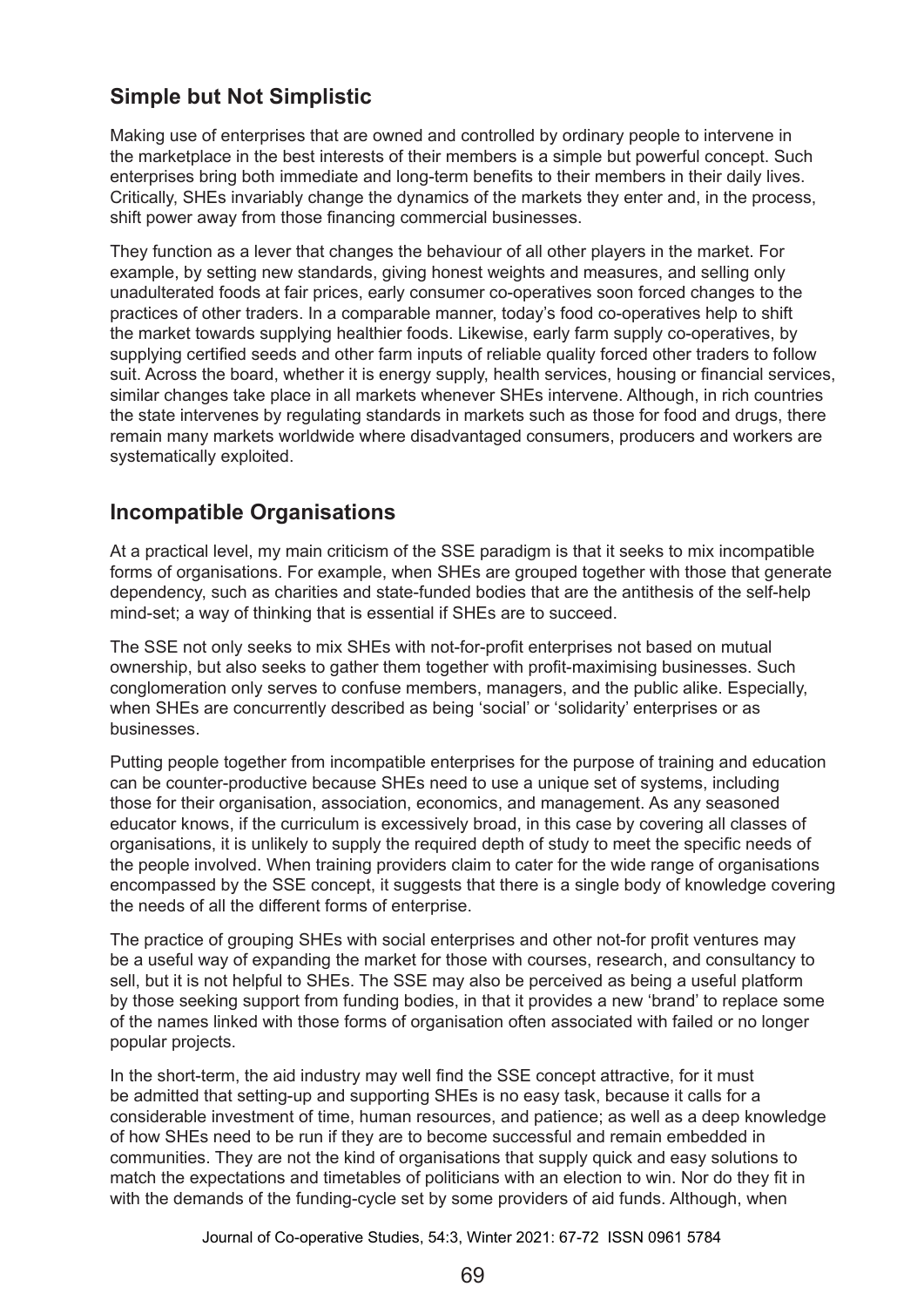they do flourish, they can provide the best long-term solution to entrenched and structural underdevelopment.

# **When Ideology Eclipses Reality**

When people are elected or appointed to leadership roles based on their commitment to an ideology or a political dogma, typically they do not have a clear understanding of the self-help model of enterprise nor of the dynamics of the markets in which their enterprises are involved. Such leaders are almost bound to fail.

What happens when ideologues run SHEs was revealed in many UK consumer co-operatives in the 1960s. At that time, it was commonplace to have full-time political and education officers, yet they had no one that knew how to operate a supermarket, which was the place to which their members were switching to spend money. Many co-operatives were resisting essential change, mistakenly trying to protect the jobs of grocers, butchers, milk roundsmen and local buyer/managers. As a result, their consumer members had become nothing more than a market to be exploited. I have observed SHEs in many parts of the world, where enterprises became totally distracted from their true purpose and function, when led by those with political ambitions or devotees of an ideology. Where SHEs pay their member-directors, often politicians and ideologists, skilled in contesting elections, add such directorships to their portfolio of posts, which can provide them with a comfortable living but can be disastrous for their enterprises.

## **Motivation is the Bedrock**

The motivation for setting up an organisation becomes the bedrock of the venture. The motivator for founding SHEs is to take mutual action to achieve a common purpose. They exist to serve their members by delivering the outcomes that they want. SHEs are fundamentally different from all other forms of enterprise. They are not charities, not commercial businesses and not adjuncts of the state. They are enterprises, mutually owned by a group of equal persons that act in the best interest of all members and must be able to survive within the marketplace without resorting to subsidies or charitable donations. Critically, the motivation driving them is a common purpose to be achieved by self-help and mutual action. If members are to properly understand the true nature of their enterprises, they need to recognise the unique features of the form of enterprise required. SHEs, especially co-operatives, are handicapped by the fact that many claiming to support them insist that such enterprises form part of their utopian vision or are merely tools to be used for social engineering in pursuit of a belief system.

# **Self-help, Co-operation, and Mutual Action**

As stated above, all SHEs are founded on the practices of self-help, co-operation, and mutual action. This form of enterprise has the power to radically change their members' lives, but only when they are authentic. This means they must always act honestly and fairly, being fully focused on working in the best interest of their members. Helping members improve the decisions they make about important aspects of their lives, building both their capacity and resilience.

Many SHEs fail to achieve their full potential, often mutating into enterprises that only serve cliques of members or those that run them day to day. This happens when they are illdesigned and when the people running them are not fully equipped to direct and manage them. Undoubtably, considerable improvements are required in the ways that many currently operate. Regrettably, many have not updated their organisation or systems (Parnell, 2021) to align with changed market conditions and their enterprise model has not been adapted to large-scale and geographical spread operations.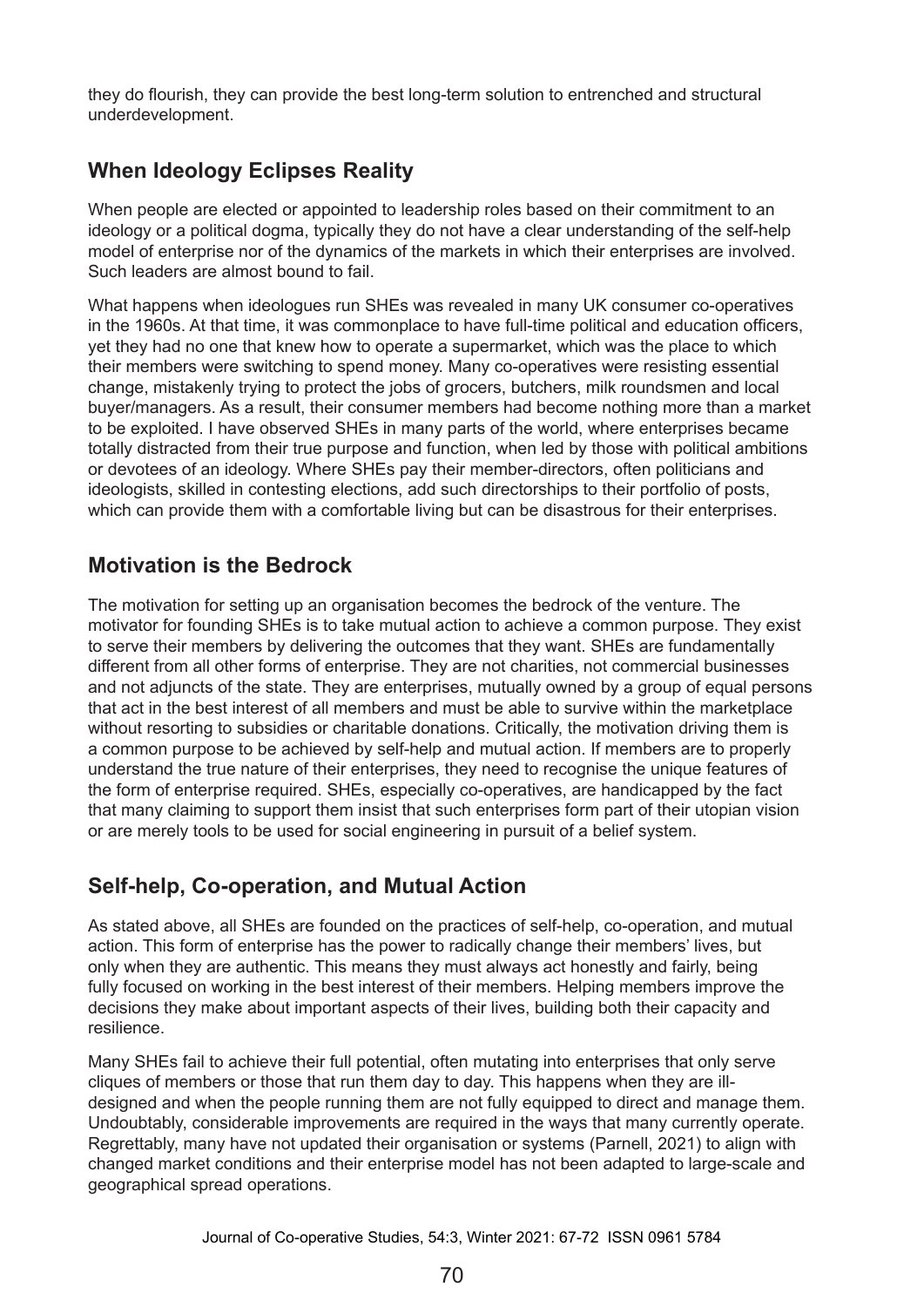## **Social Enterprises and Charities**

Social enterprises and charities are not always democratically controlled; many being run by self-appointed trustees or patrons. Others are in truth profit-generating enterprises, where some or all of their profits are used to support their cause. Some even function as front organisations for major corporate businesses. Social enterprise as a term can also provide a cloak of respectability for mutant SHEs and for so-called 'social entrepreneurs' who in some cases generate a few jobs but primarily provide themselves with a livelihood. Some significant charities have allowed their organisations to become marketing-tools used by big businesses. For example, selling insurance, care products and many other goods and services to vulnerable older citizens. Such enterprises as described are not appropriate bedfellows for democratically controlled SHEs.

#### **State-funded Organisations**

Some versions of the SSE theory also envisage the inclusion of various forms of state-funded organisations. The history of the involvement of SHEs with the state is typically problematic. In some countries, the state has assimilated SHEs into the apparatus of the state. Sometimes because of deliberate governmental policy, while in other cases this occurs when government departments, charged with developing SHEs, have absorbed management roles in SHEs into the civil service. While the state ought to supply a helpful framework of legislation and public policy, any form of direct intervention in SHEs is to be rejected. Many difficulties arise when SHEs become too strongly associated with the state, and any institutions that are dependent upon the state.

#### **Repeating History**

As soon as early co-operatives and other types of SHEs began to be recognised as organisations that could significantly improve the lives of the masses, political theorists and others with a cause or ideology to further, sought to adopt them. At about the same time as various forms of SHEs were becoming well established, Laurence Gronlund published a pamphlet in 1886 in the UK entitled *The Co-operative Commonwealth in its outlines: An exposition of modern socialism*, and in 1848 Karl Marx and Fredrich Engels published their *Manifesto of the Communist Party*. During the same period, SHEs of several diverse types in the field of financial services were formed in several European countries, and Japan. Such activities soon spread to North America and then worldwide. In several countries these organisations had significant links to churches of a variety of faiths.

The founders of the British Rochdale Equitable Pioneers society, formed in 1844, were concerned about attempts to align co-operative enterprises with specific religious or political viewpoints. The Rochdale Pioneers Almanac of 1860 included a statement, which for many years guided most SHEs. This statement preceded the list of practices followed by them, later becoming known as the 'Rochdale Principles'. The statement reads:

The present co-operative movement does not intend to meddle with the various religious or political differences which now exist in society, but by a common bond, namely that of self-interest, to join together the means, the energies, and the talents of all for the common benefit of each (cited in Holyoake, 1893.1918, p. 161).

It is particularly important to remember that the 'Pioneers' were working-class people whose sound practices spread like wildfire throughout the world. This at a time when methods of communication were limited to words spoken face-to-face or by words upon paper.

Despite the fact such political theories as the notion of the Co-operative Commonwealth were in circulation, those sticking to demonstrating the practical benefits of co-operation prevailed. At regular intervals people driven by a utopian vision have sought to draft SHEs into their cause.

Journal of Co-operative Studies, 54:3, Winter 2021: 67-72 ISSN 0961 5784